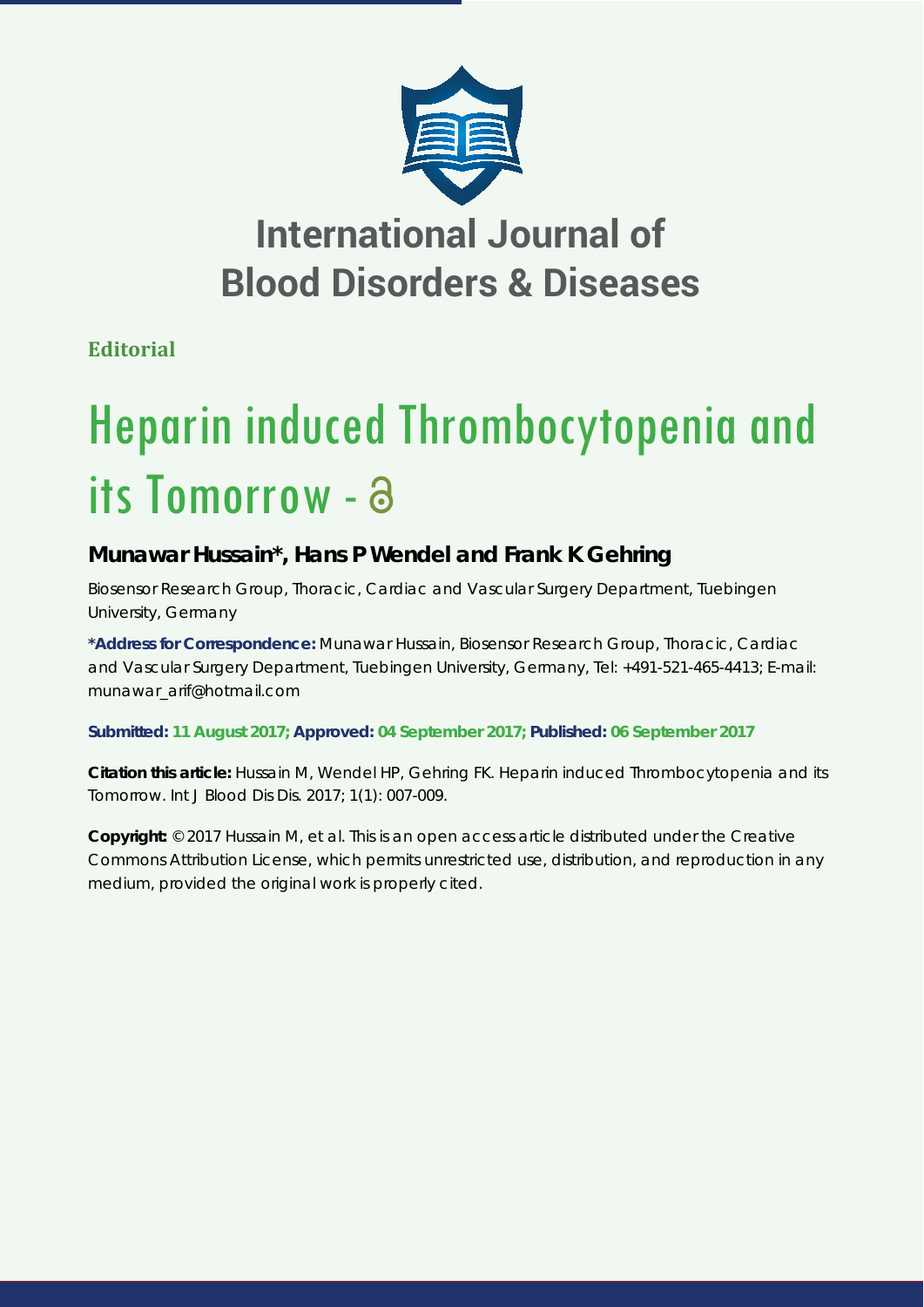#### **EDITORIAL**

Heparin Induced Thrombocytopenia (HIT) is an unwanted immunological reaction to the usage of heparin as an anticoagulant yielding thrombosis rather than the positive anticoagulant effects. The patients under heparin usage for several days are prone to HIT and HIT is connected to the risk of life threatening thrombosis by virtue of intravasal platelet aggregation. The destructive effects of HIT constitute thrombocytopenia and the thromboembolic complications risks in veins and arteries. Normally, HIT symptoms are observed within 4 to 15 days after initiation of heparin therapy and platelet count declines to less than half of the initial value [1].

Under heparin therapy, complexes are produced between negatively charged heparin molecule and the positively charged platelet factor 4 (PF4). Some patients react to the stimulus and lead to the production of antibodies against the heparin/PF4 complex. If the antibodies pertain to the IgG class, the patients are victim of developing the clinically destructive HIT. At molecular levels, specific IgG antibodies react with the PF4/heparin complex to form the PF4/ heparin/IgG immune complexes which bind with the FcRIIa receptors on platelets [2]. The outcome is platelet activation, accumulation and decreased platelet counts. The sequences potentially proceed in the form of thrombus formation and embolism due to the interaction with plasmatic pro coagulative stimulation. Therefore the intended positive anticoagulant effect of heparin is reversed into damaging and life threatening. As the thrombosis and reduction in platelet counts are common symptoms in several other diseases, specific assays for HIT diagnostics are prerequisite for adequate treatment [3].

Although functional HIT diagnostics have emerged in clinics department, yet the assays are challenging and need high expertise. Normal HIT diagnosis should not be conducted in laboratories having limited experiences [4], while alternatives are lacking. Safe HIT diagnosis is substantial and essential in the perspectives of the patient's health and cost-effectiveness. A German investigation conducted by Wilke et al [5] divulged that every clinical case of HIT put an average of 9000 Euro of extra costs because of prolonged hospital stay and the costly substitute anticoagulants. Furthermore the alternative anticoagulants for instance argatroban, lepirudin or danaparoid have higher bleeding risks than heparin and are comparatively challenging for monitoring and antagonizing [6]. The recent efforts in the perspectives of HIT diagnostics include the investigations by Hussain et al [7,8], Sachs et al [9], Althaus et al [10], Morel-Kopp et al [11], Solano et al [12], Garritsen et al [13] and Cuker et al [14].

Novel technologies [15] and bio-mimetic approaches [16,17] are a powerful support for the point of care (POC) settings for HIT and relevant studies. For instance, quartz crystal microbalance with dissipation (QCM-D) is an interesting transducer due its unique properties for bio sensing e.g. pharmaceuticals [18,19], clinical investigations etc  $[20]$ . The transducer  $[21,22]$  has been demonstrated as a proof of principles for HIT [7,8] and haemostatic assays, for instance thromboplastin time (PT) [23,24], activated partial thromboplastin time (aPTT) [25,26], thrombine time (TT) [27], "Prothrombinase induced Clotting Time" (PiCT), [28,29] coagulation disorders [30], and relevant applications [31,32].

#### **REFERENCES**

1. Greinacher A, Levy JH. HIT happens: diagnosing and evaluating the patient

with heparin-induced thrombocytopenia. Anesth Analg. 2008; 107: 356-358. https://goo.gl/hxevKf

2. Kelton JG, Sheridan, D, Santos A, Smith J, Steeves K, Smith C. et al. Heparin-induced thrombocytopenia: laboratory studies. Blood. 1988; 72: 925- 930. https://goo.gl/qghC9t

a

- 3. Greinacher A, Juhl D, Strobel U, Wessel A, Lubenow N, Selleng K. et al. Heparin-induced thrombocytopenia: a prospective study on the incidence, platelet-activating capacity and clinical significance of anti platelet factor 4/ heparin antibodies of the IgG, IgM, and IgA classes. J Thromb Haemost. 2007; 5: 1666-1673. https://goo.gl/8jaDJx
- 4. Eichler P, Budde U, Haas S, Kroll H, Loreth RM, Meyer O. et al. First workshop for detection of heparin-induced antibodies: validation of the heparin-induced platelet-activation test (HIPA) in comparison with a PF4/heparin ELISA. Thromb. Haemost. 1999; 81: 625-629. https://goo.gl/KEKdhG
- 5. Wilke T, Tesch S, Scholz A, Kohlmann T, Greinacher A. The costs of heparininduced thrombocytopenia: a patient-based cost of illness analysis. J Thromb Haemost. 2009; 7: 766-773. https://goo.gl/MGQA8d
- 6. Linkins LA, Dans AL, Moores LK, Bona R, Davidson BL, Schulman S. et al. Treatment and prevention of heparin-induced thrombocytopenia: Antithrombotic Therapy and Prevention of Thrombosis, Am. Coll. Ches. Phys. Evid.-B. Clin. Pract. Guidelines. Chest. 2012; 141: 495-530. https://goo.gl/ kqLonZ
- 7. Hussain M, Gehring, FK, Sinn S, Northoff H. A straightforward detection of HIT type II *via* QCM-D. UK J. Pharm. Biosci. 2015; 3: 18-29. https://goo.gl/5DXYvd
- 8. Hussain M, Northoff H, Gehring FK. Detection of HIT antibody dependent platelet aggregation using novel surface imprinting approach. Talanta. 2016; 147: 1-7. https://goo.gl/UV4L23
- 9. Sachs UJ, Hesberg JV, Santoso S, Bein G, Bakchoul T. Evaluation of a new nanoparticle-based lateral-flow immunoassay for the exclusion of heparininduced thrombocytopenia (HIT). Thromb Haemost. 2011; 106: 1197-1202. https://goo.gl/V7AgSc
- 10. Althaus K, Hron G, Strobel U, Abbate R, Rogolino A, Davidson S. et al. Evaluation of automated immunoassays in the diagnosis of heparin induced thrombocytopenia. Thromb Res. 2013; 131: 85-90. https://goo.gl/aHQc2e
- 11. Morel-Kopp MC, Tan CW, Brighton TA, McRae S, Baker R, Tran H. et al. Validation of whole blood impedance aggregometry as a new diagnostic tool for HIT: results of a large Australian study. Thromb Haemost. 2012; 107: 575- 583. https://goo.gl/7akH6K
- 12. Solano C, Mutsando H, Self M, Morel-Kopp MC, Mollee P. Using Hit alert flow cytometry to detect heparin-induced thrombocytopenia antibodies in a tertiary care hospital. Blood Coagul Fibrinolysis. 2013; 24: 365-370. https://goo.gl/DrC1o2
- 13. Garritsen, HS, Probst-Kepper M, Legath N, Eberl W, Samaniego S, Woudenberg J. et al. High sensitivity and specificity of a new functional flow cytometry assay for clinically significant heparin-induced thrombocytopenia antibodies. Int J Lab Hematol. 2014; 36: 135-43. https://goo.gl/NBNY8i
- 14. Cuker A, Rux AH, Hinds JL, Cruz MD, Yarovoi SV, Brown IA, et al. Novel diagnostic assays for heparin-induced thrombocytopenia. Blood. 2013; 121: 3727-32. https://goo.gl/fUX4qX
- 15. Hussain M. QCM-D for haemostasis: Current status and future: a review. UK J Pharm Biosci. 2016; 4: 121-132. https://goo.gl/P4F8Xx
- 16. Hussain M, Wackerlig J, Lieberzeit PA. Biomimetic strategies for sensing biological species. Biosensors. 2013; 3: 89-107. https://goo.gl/jqLjUs
- 17. Hussain M. Molecular imprinting' as multidisciplinary material science: Today and tomorrow. Int J Adv Mater. Res. 2015; 1: 132-154. https://goo.gl/FAPWKn
- 18. Hussain M, Iqbal N, Lieberzeit PA. Acidic and basic polymers for molecularly imprinted folic acid sensors-QCM studies with thin films and nanoparticles. Sens Act B. 2013; 176: 1090-1095. https://goo.gl/gr6Z8s
- 19. Hussain M, Wendel HP, Gehring FK. Imprinting of pharmaceuticals. Int J Pharma Anal Acta. 2017; 1: 013-014. https://goo.gl/ACVNN9
- 20. Hussain M, Wackerlig J, Lieberzeit PA. Biomimetic strategies for sensing biological species. Biosensors. 2013; 3: 89-107. https://goo.gl/GyA18m
- 21. Müller L, Sinn S, Drechsel H, Ziegler C, Wendel HP, Northoff H. et al.